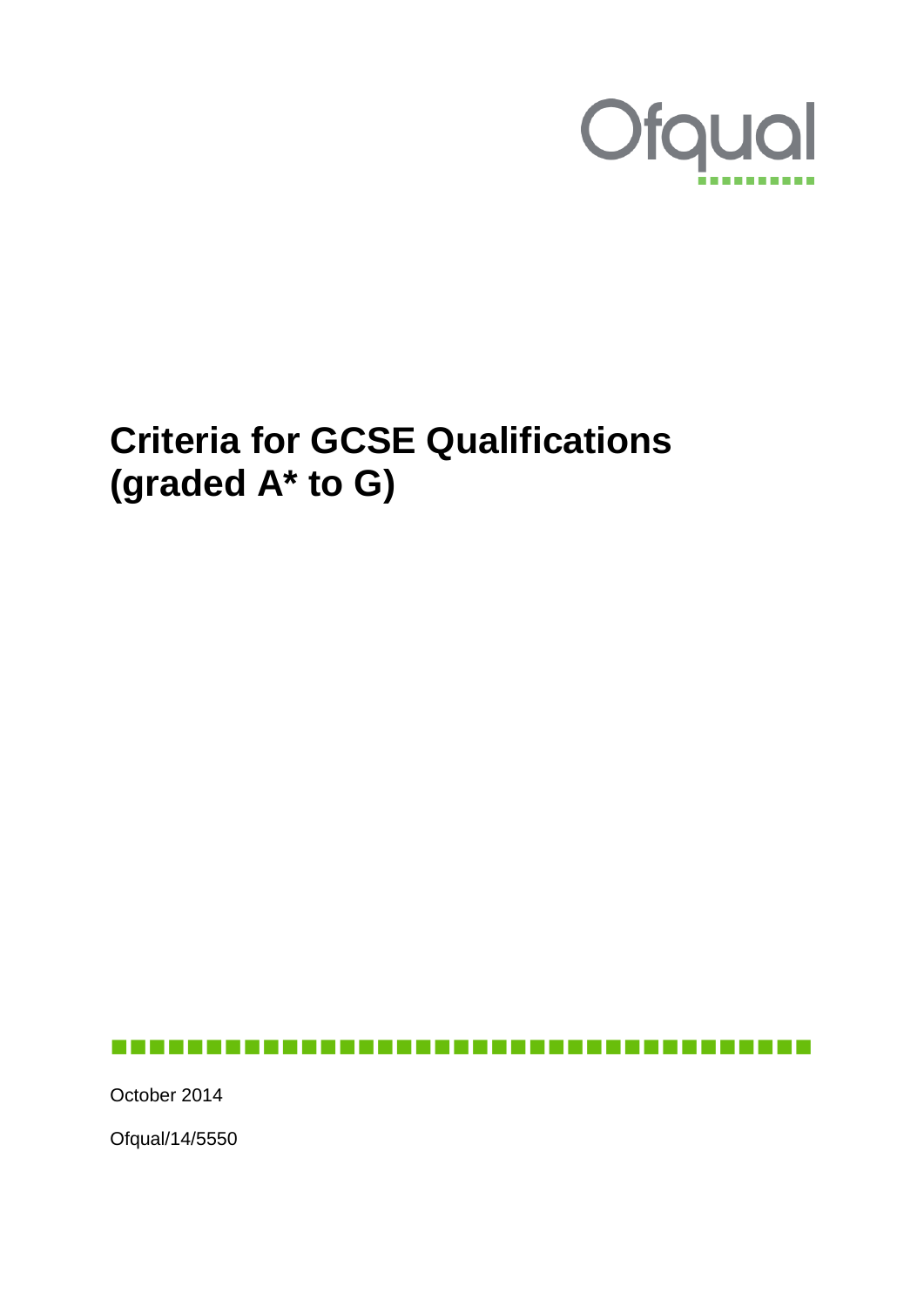# **Contents**

This document replaces all previous versions of Criteria for GCSE Qualifications, and comes into effect at 12.01am on 31st October 2014.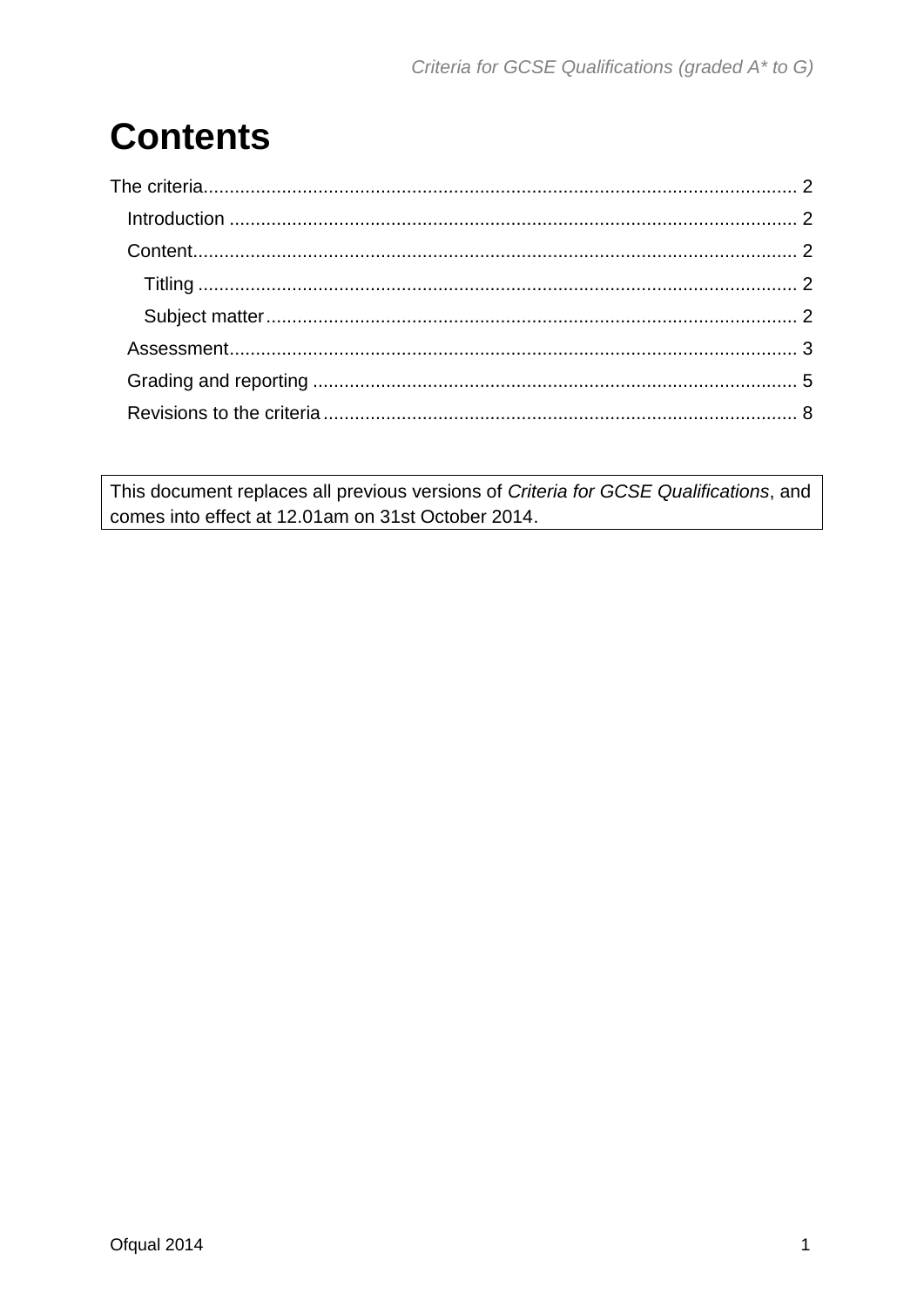# <span id="page-2-0"></span>**The criteria**

### <span id="page-2-1"></span>**Introduction**

1. This document is a Regulatory Document under General Conditions B7 and D5. The criteria set out below are requirements which apply to all GCSEs (graded A\* to G). These criteria do not apply to a GCSE (graded 9 to 1) in any subject.

# <span id="page-2-2"></span>**Content**

#### <span id="page-2-3"></span>**Titling**

- 2. The titles of GCSEs must:
	- 2.1 where relevant subject criteria exist, correspond to the titles used in the relevant subject criteria published by Ofqual;
	- 2.2 where relevant subject criteria do not exist, be sufficiently broad to cover different specifications in the same subject area;
	- 2.3 use the words 'GCSE (short course)', if based on a short-course specification;
	- 2.4 use the words 'GCSE (double award)', if equivalent to two separate GCSEs.

#### <span id="page-2-4"></span>**Subject matter**

- 3. The subject matter of GCSEs must:
	- 3.1 state which aspects/options need to be taken by candidates to meet the statutory requirements in England;
	- 3.2 for short-course specifications, include half of the content of a single-award GCSE and cover the full range of grades;
	- 3.3 for double-award specifications, include content equivalent to two separate GCSEs;
	- 3.4 reflect the learning outcomes for each subject area;
	- 3.5 build upon the relevant programmes of study at Key Stage 4;
	- 3.6 require the learner to develop the knowledge, skills and understanding specified in the subject criteria;
	- 3.7 ensure that the content is comparable in content and range with other qualifications at the same level.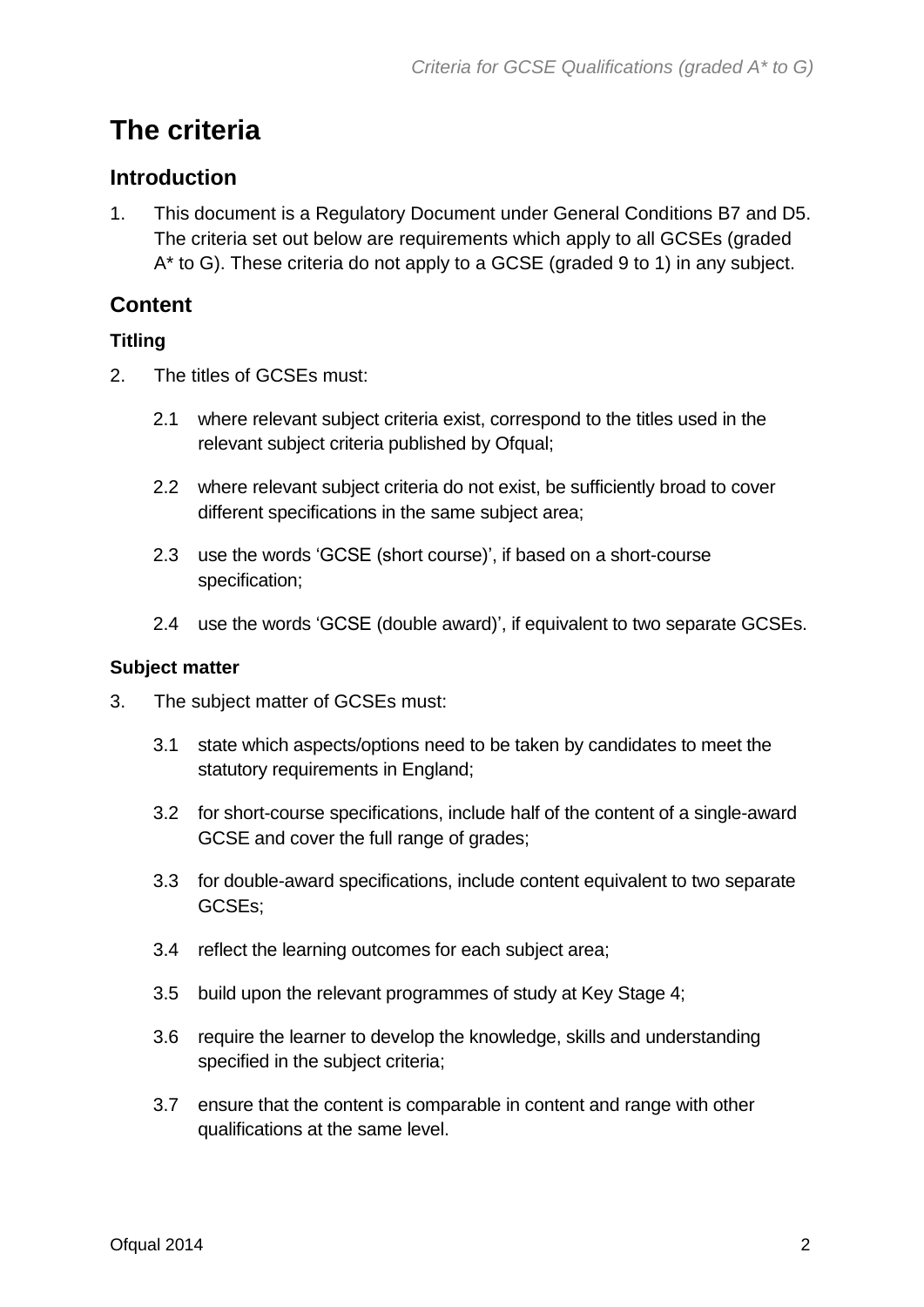#### <span id="page-3-0"></span>**Assessment**

- 4. The assessment arrangements for GCSEs must:
	- 4.1 set out the relationship between the assessment objectives and the assessment components/units;
	- 4.2 show the proportion of marks allocated to each assessment objective (or group of assessment objectives) and to each assessment component;
	- 4.3 use question papers which are targeted at either a single tier, covering grades A\* to G, or two tiers of grades: A\* to D with an allowed grade E, and C to G;
	- 4.4 require, across both controlled and external assessment components/units, a variety of question types and tasks, including extended writing;
	- 4.5 assess the candidates' quality of written communication in accordance with the guidance documentation produced by Ofqual;
	- 4.6 comply with relevant subject criteria relating to the balance between external and controlled assessment.
- 5. Where controlled assessment is required, specifications must be developed in accordance with the controlled assessment regulations.
- 6. Unitised specifications must:
	- 6.1 contain a maximum of four assessment units in a single award;
	- 6.2 not permit unit results to be carried forward from one examination series to another, except in the following cases:
		- (a) where those units have already been used to aggregate to a GCSE single award and a candidate wishes to re-use the unit results to aggregate to a double award in the same subject;
		- (b) where a candidate wishes to carry forward the result<sup>1</sup> from a GCSE English speaking and listening controlled assessment which has already been reported as part of a GCSE award in order to re-take the

 $\overline{a}$ 

 $1$  Where the candidate has been awarded a grade for the GCSE English speaking and listening assessment on a five-grade scale from 5 to 1, only that grade may be carried forward. Where the result relates to an examination series before the five-grade scale was introduced, the mark for the GCSE English speaking and listening assessment must be carried forward and this must then be graded on the five-grade scale in accordance with the subject criteria for the qualification.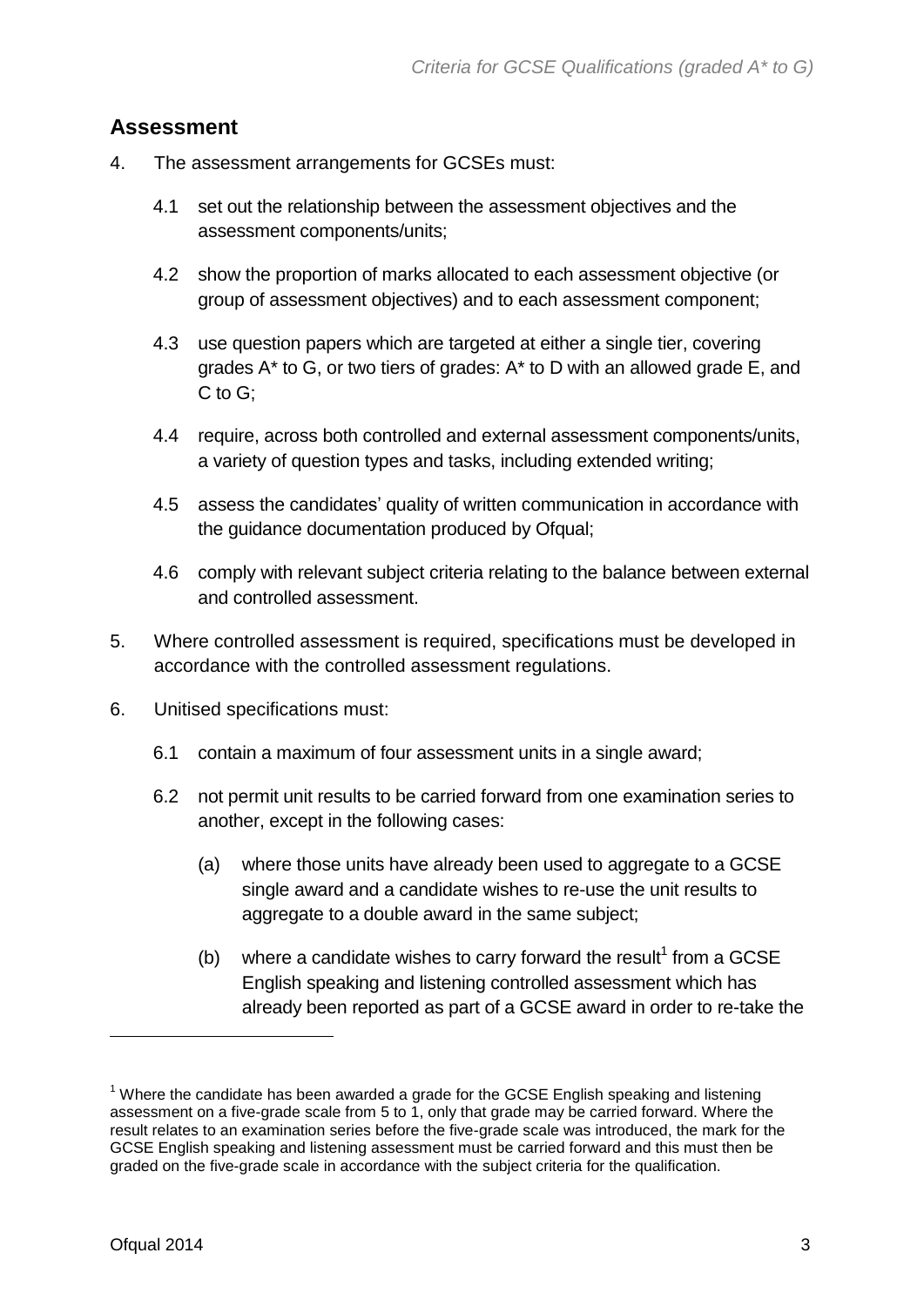whole qualification or to take a whole GCSE English Language qualification (provided by the same awarding organisation);

- (c) where a candidate wishes to carry forward the result<sup>2</sup> from a GCSE English Language speaking and listening controlled assessment which has already been reported as part of a GCSE award in order to re-take the whole qualification or to take a whole GCSE English qualification (provided by the same awarding organisation); or
- (d) where a candidate wishes to carry forward the result from one or more other controlled assessment units which has already been used to aggregate to a GCSE single or double award in order to re-take a whole qualification.
- 7. Except as provided for in paragraph 8, unitised specifications must allocate a weighting of at least 20 per cent to each assessment unit.
- 8. Unitised specifications for GCSE English or GCSE English Language must provide that assessments in speaking and listening do not form part of the weighting toward the final GCSE mark for the qualification.
- 9. Unitised specifications must require that 100 per cent of the assessment is terminal.
- 10. Except as provided for in paragraph 11, the assessment arrangements for GCSEs must ensure that each candidate completes the external assessments to be taken for that GCSE during the months of May and/or June in any single year.
- 11. The assessment arrangements for a GCSE Mathematics qualification, a GCSE English qualification or a GCSE English Language qualification may permit a candidate who is a qualifying candidate (in accordance with paragraph 12) to complete the external assessments to be taken for that GCSE during the month of November in any single year.
- 12. For the purposes of paragraph 11, a candidate is a qualifying candidate if:
	- 12.1 the awarding organisation making the qualification available has taken all reasonable steps to verify the candidate's age and is satisfied that the

 $\overline{a}$ 

 $2$  Where the candidate has been awarded a grade for the GCSE English Language speaking and listening assessment on a five-grade scale from 5 to 1, only that grade may be carried forward. Where the result relates to an examination series before the five-grade scale was introduced, the mark for the GCSE English Language speaking and listening assessment must be carried forward and this must then be graded on the five-grade scale in accordance with the subject criteria for the qualification.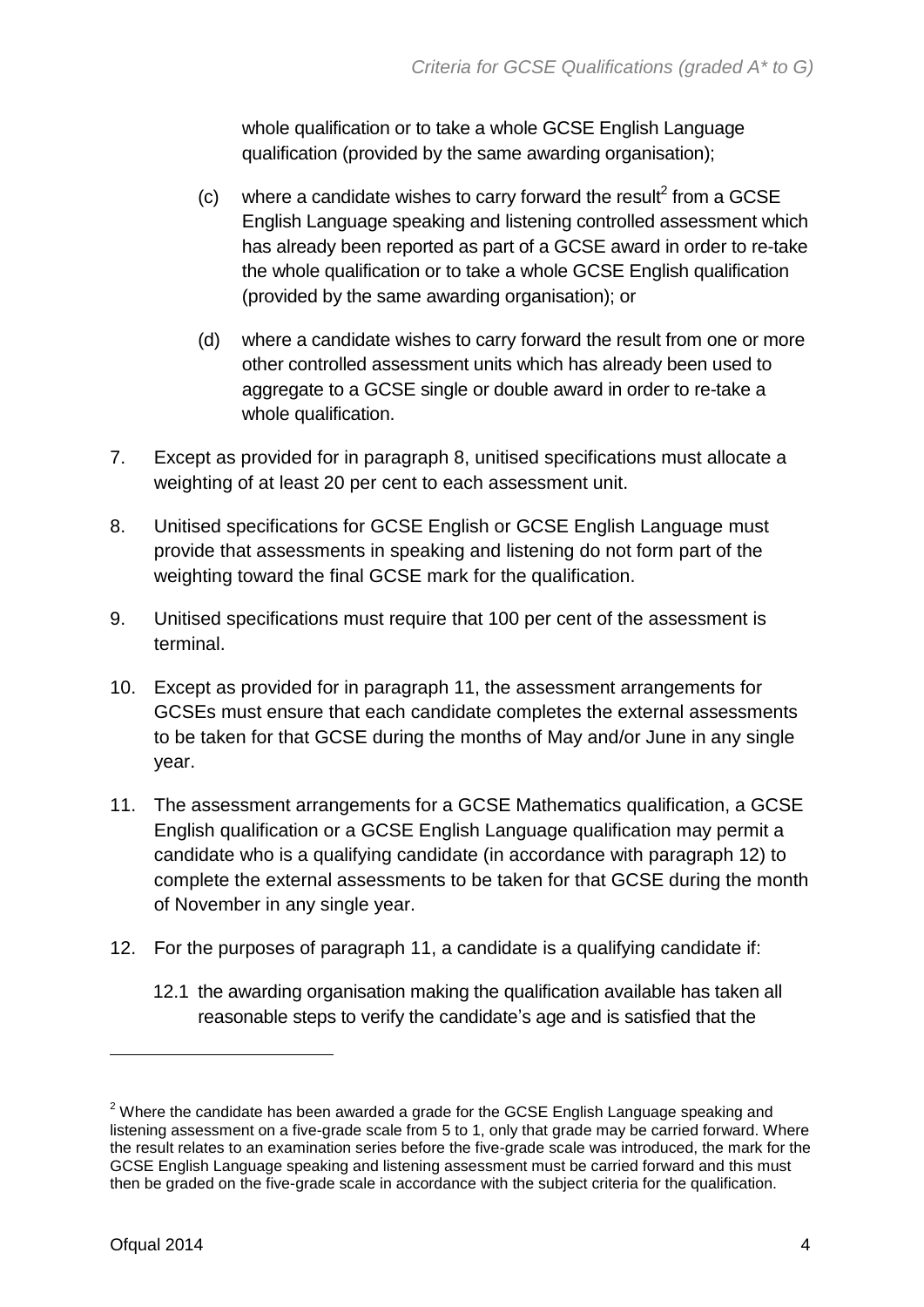candidate has reached at least the age of 16 on or before 31st August in the same calendar year as the assessment;

- 12.2 having taken the steps referred to in paragraph 12.1, the awarding organisation is not satisfied that the candidate is a qualifying candidate under that paragraph but the awarding organisation is satisfied, having taken all reasonable steps to verify the position, that the candidate has taken, and it has issued the candidate with a result for, the qualification in a previous examination series (and the candidate is re-taking the qualification provided by the same awarding organisation); or
- 12.3 having taken the steps referred to in paragraphs 12.1 and 12.2, the awarding organisation is not satisfied that the candidate is a qualifying candidate under those paragraphs, but the awarding organisation is satisfied, having taken all reasonable steps to verify the position, that:
	- (a) in the case of an assessment for a GCSE Mathematics qualification, the candidate has previously taken, and been issued with a result for, a GCSE Mathematics qualification provided by another awarding organisation;
	- (b) in the case of an assessment for a GCSE English qualification, the candidate has previously taken, and been issued with a result for, either a GCSE English qualification provided by another awarding organisation or a GCSE English Language qualification; or
	- (c) in the case of an assessment for a GCSE English Language qualification, the candidate has previously taken, and been issued with a result for, either a GCSE English Language qualification provided by another awarding organisation or a GCSE English qualification.

### <span id="page-5-0"></span>**Grading and reporting**

- 13. The arrangements for grading and reporting of GCSEs must ensure that:
	- 13.1 the awarding organisation issues a single result, or a single set of results, in respect of each candidate following completion by that candidate of the assessments to be taken for that qualification;
	- 13.2 where confirmation of, or a change to, any mark for an assessment has been communicated to a centre or a candidate in advance of the issue of that result or set of results, no further evidence generated by that candidate will be admissible as part of that assessment; and
	- 13.3 where any result for a unit has been communicated to a centre or a candidate in advance of the issue of that result or set of results, no further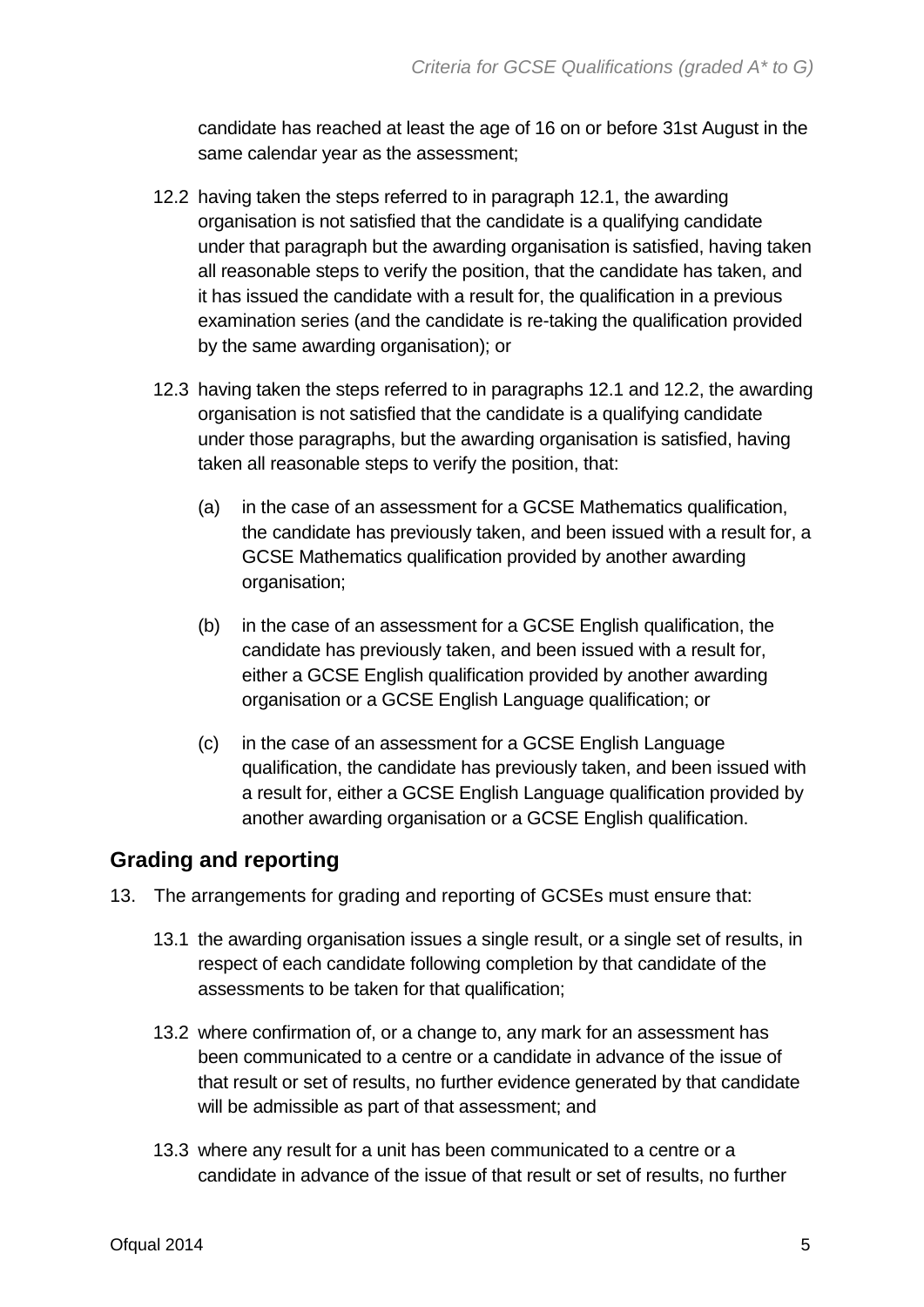evidence generated by that candidate will be admissible as part of the assessments for that unit.

- 14. There must be arrangements for grading of GCSEs so that the grades awarded match the grade descriptions in the subject criteria or, where subject criteria do not exist, the descriptions for grades A, C and F submitted by the awarding organisation and approved by Ofqual.
- 15. Except as provided for in paragraph 16 and paragraph 17, there must be arrangements for grading and reporting of GCSEs so that:
	- 15.1 attainment that is sufficient to lead to the award of a certificate is reported on an eight-grade scale from A\* to G, where A\* is the highest grade;
	- 15.2 attainment that is insufficient to lead to the award of a certificate is reported as Unclassified or U;
	- 15.3 the grade for double-award GCSEs is reported in the format A\*A\*, A\*A, AA, AB, BB, BC, CC, CD, DD, DE, EE, EF, FF, FG, GG; and
	- 15.4 the grades on short-course and double-award GCSE certificates are accompanied by explanatory notes on the nature of these types of GCSE.
- 16. The arrangements for grading and reporting of assessments in speaking and listening for GCSE English and GCSE English Language must provide that:
	- 16.1 the result attained does not contribute to the final GCSE mark or the final GCSE qualification grade but is graded and reported separately;
	- 16.2 attainment is graded on a five-grade scale from 5 to 1, where 5 is the highest grade;
	- 16.3 attainment that is insufficient to lead to the award of a grade is not reported on the GCSE certificate;
	- 16.4 where a final GCSE qualification grade is attained, attainment of a speaking and listening grade is reported separately from the final GCSE qualification grade on the GCSE certificate; and
	- 16.5 where the final GCSE qualification attainment is Unclassified or U, attainment of a speaking and listening grade is reported separately from the final GCSE qualification attainment but no GCSE certificate is awarded in respect of the qualification.
- 17. The arrangements for grading and reporting of GCSE English and GCSE English Language must provide that: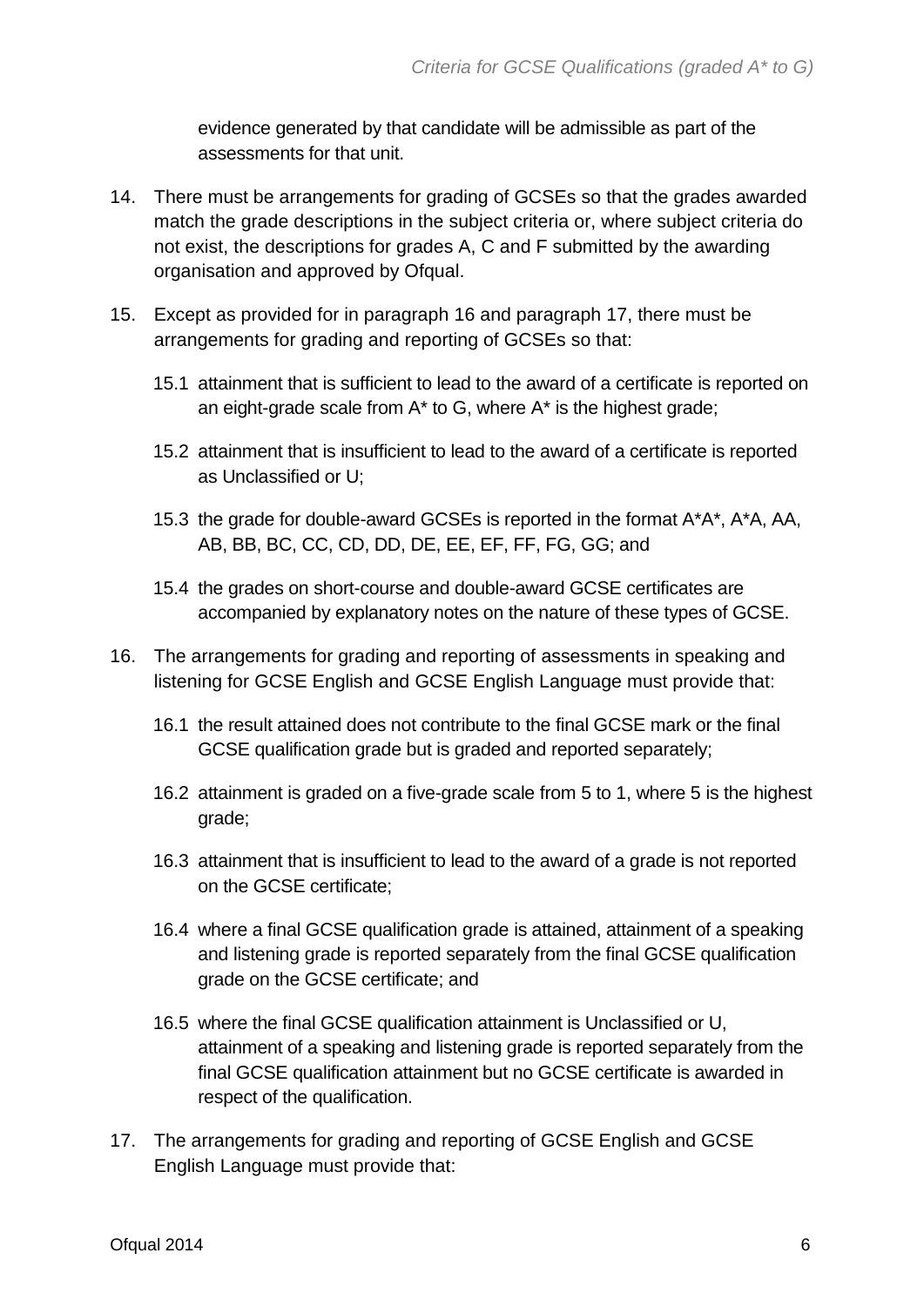- 17.1 a candidate may only be awarded a GCSE certificate in respect of the qualification:
	- (a) where a result has been submitted on behalf of the candidate for each speaking and listening assessment which is required to be taken for the purpose of attaining a grade for speaking and listening in that qualification; or
	- (b) where a result for speaking and listening has been submitted on behalf of the candidate, having been carried forward in accordance with paragraph 6.2(b) or paragraph 6.2(c); and
- 17.2 a candidate may only be awarded a grade for speaking and listening in that qualification where a result has been submitted on behalf of the candidate for each assessment required to be taken for the purpose of attaining a final GCSE qualification grade (and such results may include results for assessments which have been carried forward in accordance with paragraph  $6.2(d)$ ).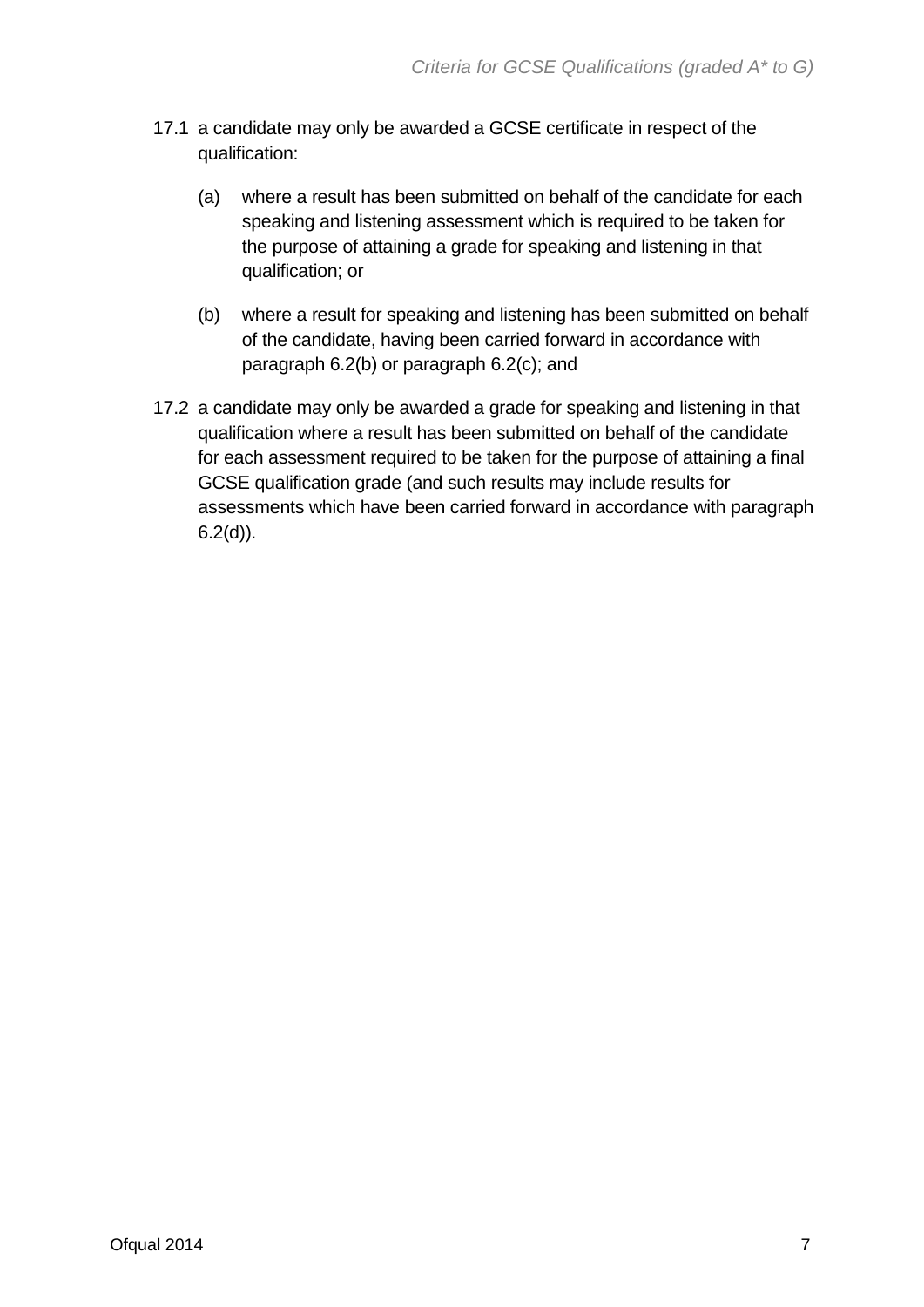## <span id="page-8-0"></span>**Revisions to the criteria**

18. As set out in the table below, the criteria have been revised since they were first published – most recently in October 2014.

| <b>Editions of the criteria</b>                                        | Date new or<br>amended criteria in<br>force |
|------------------------------------------------------------------------|---------------------------------------------|
| Republished as Criteria for GCSE Qualifications<br>(graded $A^*$ to G) | 31st October 2014                           |
| Amendments to:                                                         |                                             |
| Introduction                                                           |                                             |
| ■ Assessment                                                           |                                             |
| ■ Grading and reporting                                                |                                             |
| Amendments to:                                                         | 26th June 2014                              |
| Introduction                                                           |                                             |
| Content                                                                |                                             |
| Assessment                                                             |                                             |
| Grading and reporting                                                  |                                             |
| First edition (published as Criteria for GCSE<br>Qualifications)       | 13th January 2012                           |